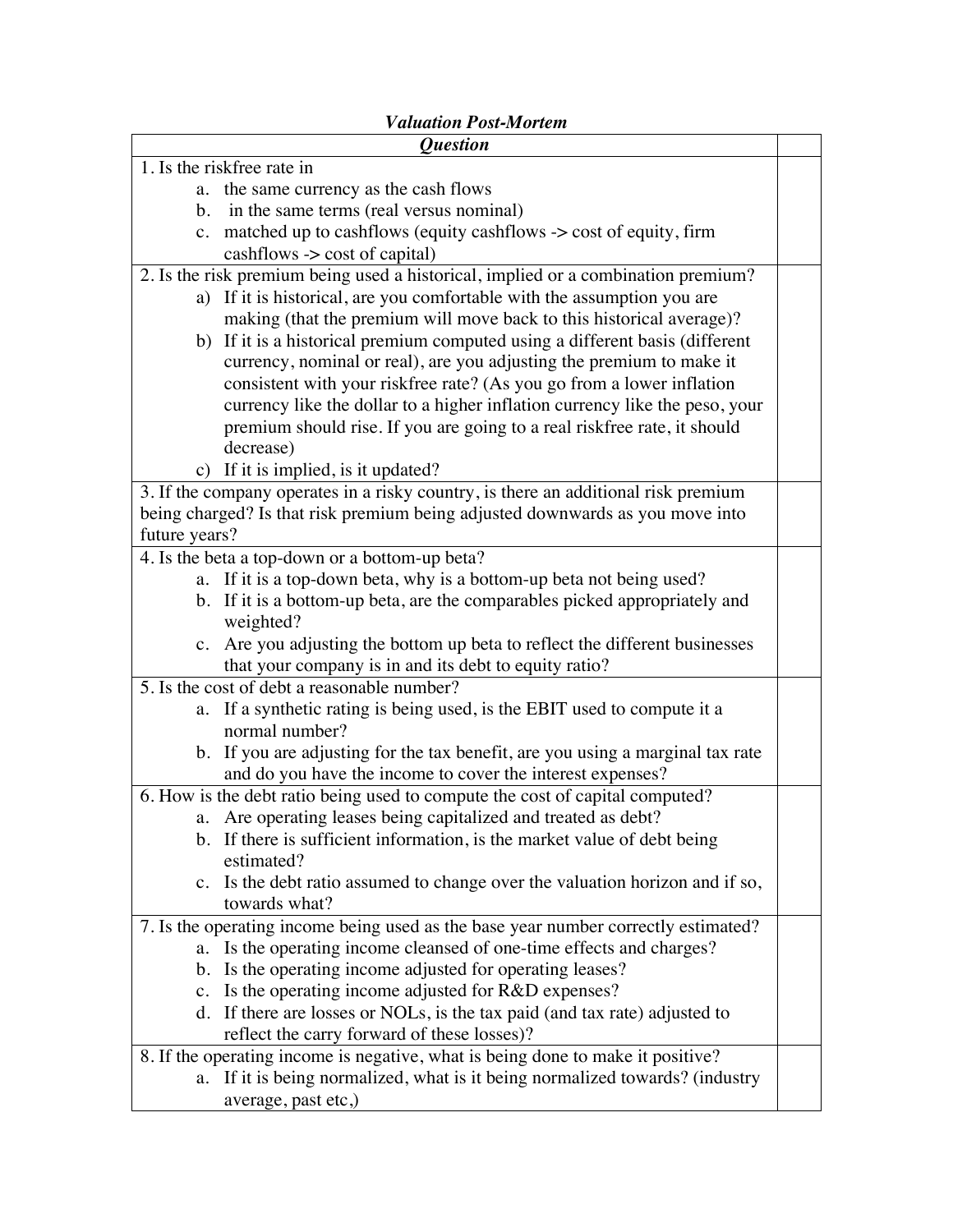|                                                   | b. How soon is the operating income being normalized and is the period            |  |  |
|---------------------------------------------------|-----------------------------------------------------------------------------------|--|--|
|                                                   | sufficient? (Is the current operating income being changed or is it being         |  |  |
|                                                   | changed over time)                                                                |  |  |
|                                                   | 9. Is the net capital expenditure being estimated appropriately?                  |  |  |
|                                                   | a. Are acquisitions and R&D being included in the capital expenditures?           |  |  |
|                                                   | b. Is the amortization from R&D included in depreciation?                         |  |  |
|                                                   | c. If capital expenditures are a very high percent of depreciation, is the        |  |  |
|                                                   | difference being narrowed over the valuation period (by setting growth            |  |  |
|                                                   | in cap ex higher than the growth in depreciation)?                                |  |  |
|                                                   | d. Are the net capital expenditures consistent with the growth rate being         |  |  |
|                                                   | used?                                                                             |  |  |
|                                                   | e. If the net capital expenditures during high growth are negative, what is       |  |  |
|                                                   | the reason? (One reason may be that the firm has over invested in cap ex          |  |  |
|                                                   | and will live off the fat)                                                        |  |  |
| 10. Is the working capital investment reasonable? |                                                                                   |  |  |
|                                                   | a. Is the working capital requirement being normalized (or is the last year's     |  |  |
|                                                   | change just being forecast)?                                                      |  |  |
|                                                   |                                                                                   |  |  |
|                                                   | b. If the working capital is negative, what is the reason and can it continue     |  |  |
|                                                   | to be negative?                                                                   |  |  |
|                                                   | 11. How is the length of the growth period estimated and is it appropriate?       |  |  |
|                                                   | a. If a high growth phase is included, how long is it?                            |  |  |
|                                                   | b. If it is longer than 10 years, what is the barrier to entry or competitive     |  |  |
|                                                   | advantage possessed by the firm?                                                  |  |  |
|                                                   | 12. What is the growth rate during the high growth phase and how is it estimated? |  |  |
|                                                   | a. What is the fundamental growth rate, based upon current fundamentals?          |  |  |
|                                                   | b. What is the actual growth rate used?                                           |  |  |
|                                                   | c. What would need to happen to the fundamentals for the actual growth            |  |  |
|                                                   | rate to hold and is that assumption reasonable?                                   |  |  |
|                                                   | 13. Stable Growth and Terminal Value assumptions                                  |  |  |
|                                                   | a. What is the stable growth rate? (If $>5\%$ , why is it set higher?)            |  |  |
|                                                   | b. Is the beta being adjusted towards $1(0.8-1.2)$ in stable growth?              |  |  |
|                                                   | c. Is there sufficient reinvestment in the cash flow to generate growth?          |  |  |
|                                                   | (For instance, is net cap $ex$ being set to $0$ or a negative number, while       |  |  |
|                                                   | growth continues forever)                                                         |  |  |
|                                                   | d. Is there too much reinvestment for the estimated growth? (Is growth            |  |  |
|                                                   | dropping, while net cap ex is left at current levels)                             |  |  |
|                                                   | e. What return on capital or equity are you assuming in perpetuity? (Divide       |  |  |
|                                                   | your growth rate by your reinvestment rate to get this)                           |  |  |
|                                                   | f. Is working capital negative? (It cannot be negative in perpetuity)             |  |  |
| 14. Post Valuation Questions                      |                                                                                   |  |  |
| a.                                                | Are you adding cash and marketable securities to this value of operating          |  |  |
|                                                   | assets?                                                                           |  |  |
|                                                   | b. Are you valuing minority cross holdings and adding them to operating           |  |  |
|                                                   | asset value?                                                                      |  |  |
|                                                   | c. If you have majority active interests are you subtracting out the value of     |  |  |
|                                                   | the minority holdings in the holdings?                                            |  |  |
|                                                   |                                                                                   |  |  |